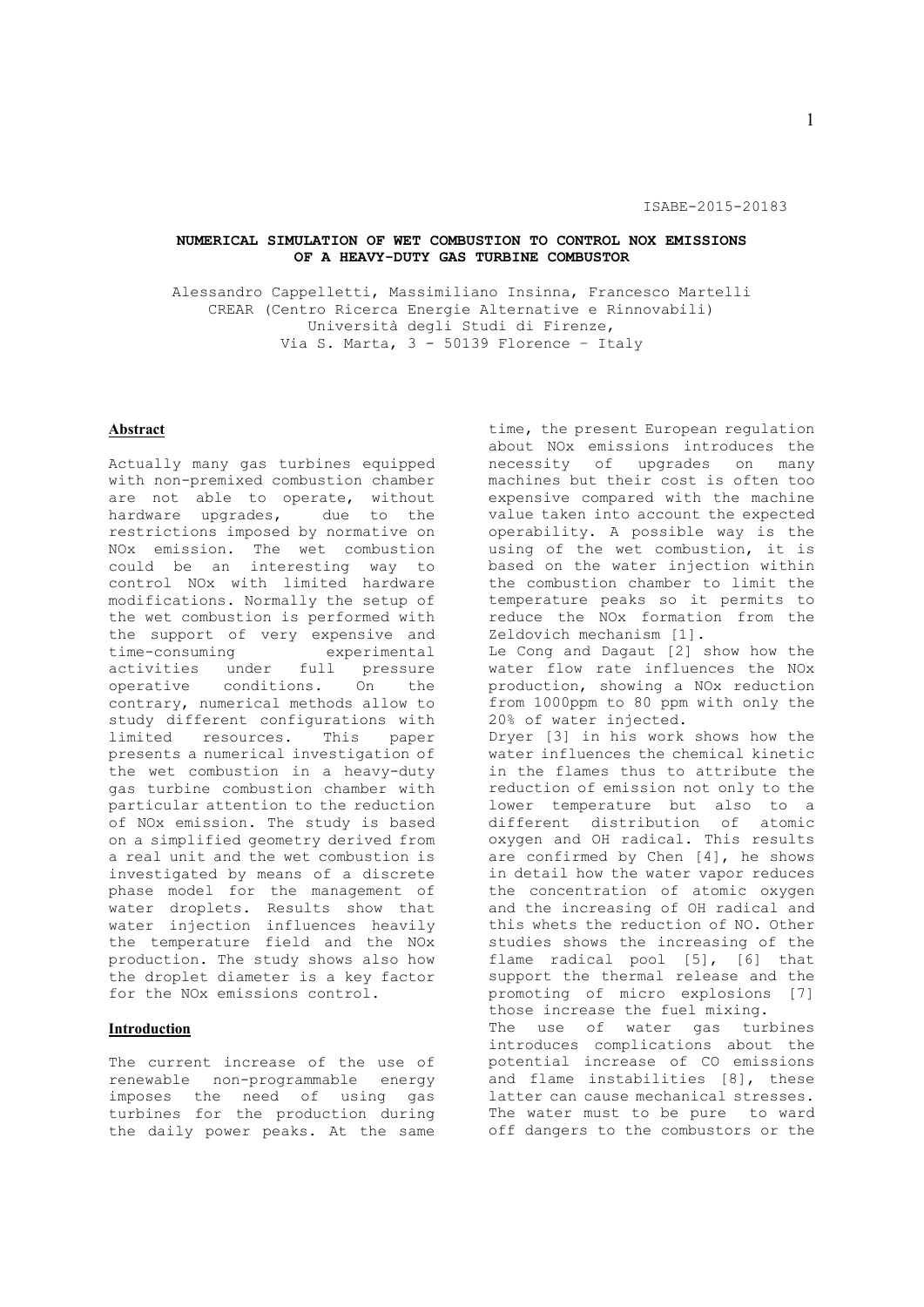turbine blades and also the operative conditions change because there is an increase of the mass flow rate in the turbine [9], [10]. Cardu et al. [11] analyses the thermodynamic cycles of a gas turbine with total water injection in combustion chamber and it reports the high level of thermal efficiency with a low level of NOx emission.

Numerical simulations is powerful tool to understand some phenomenological aspects that are difficult to be investigated experimentally. Unfortunately only a limited amount of numerical investigations of wet combustion in gas turbine combustors are present in the scientific literature in fact the majority of works [12]–[14] are focused on the development of tools for the chemical kinetic influence of the water addiction on some test-case flames.

Water addiction isn't only a solution form heavy-duty gas turbine but it is proposed also for the turbojet engine, Benini et al. [15] carry out a numerical investigation to assess a combustion chamber, previously experimentally investigated. The its focus is the characterization of influence on NOx emission caused by the increasing of water or steam flow, the NOx reduction is assessed on 16% for the steam case and 8 % for the water case.

The more recently, Sun et al. [16] presents a work about the wet compression applied on a small turbojet engine. This work shows how the diameter of the water drops influences both the NO and CO emissions for the same water flow rate. Small droplets allow the reduction of NO emissions but CO emissions increase. The NO reduction promoted by small droplets dimension is mainly because water evaporates easily and this lead to enhanced reduction of the temperature peaks. The present paper concerns the numerical analysis of the wet combustion applied to a simplified geometry of heavy-duty gas turbine combustion chamber. The investigated case derives from an industrial

system fueled with natural gas and base on a non-premixed burner.

### **Nomenclature**

CFD Computational Fluid Dynamics EDC Eddy Dissipation Concept MNS Maximum Number of Steps RANS Reynolds-Averaged-Navier-Stokes WFR Water/Fuel Ratio

#### **Numerical approach**

## *1.1. Numerical models for turbulence, combustion and water injection*

The aero-thermal phenomena that characterize a gas turbine combustor are in general very complex due to the interaction between chemistry and turbulence. These aspects are taken into account by the numerical approach, together with water injection which is managed by means of a discrete phase approach. The CFD code used in this work is ANSYS Fluent® v14.5 [17]; its capability in modelling gas turbine combustion chambers was assessed in several previous analysis [18]–[20]. A steady RANS approach was selected for all the presented simulations. Concerning the turbulence closure Brewster et al. [21] and Hill et al. [22] suggest that the two-equation kε model is able to provide reasonable results for gas turbine combustion; based on this suggestion the realizable k-ε closure with standard wall functions for the near wall treatment was selected. Combustion was modeled using EDC approach [23] combined with a simple two-step chemical mechanism for CH4 air reaction. The choice of such approach was almost forced; in fact normally the use of the laminar flamelet concepts by Peters [24] with pre-processed chemistry allows the usage of more accurate chemical kinetics with limited computational costs. This model is not able to manage water injection because only two inlet streams (fuel and air) are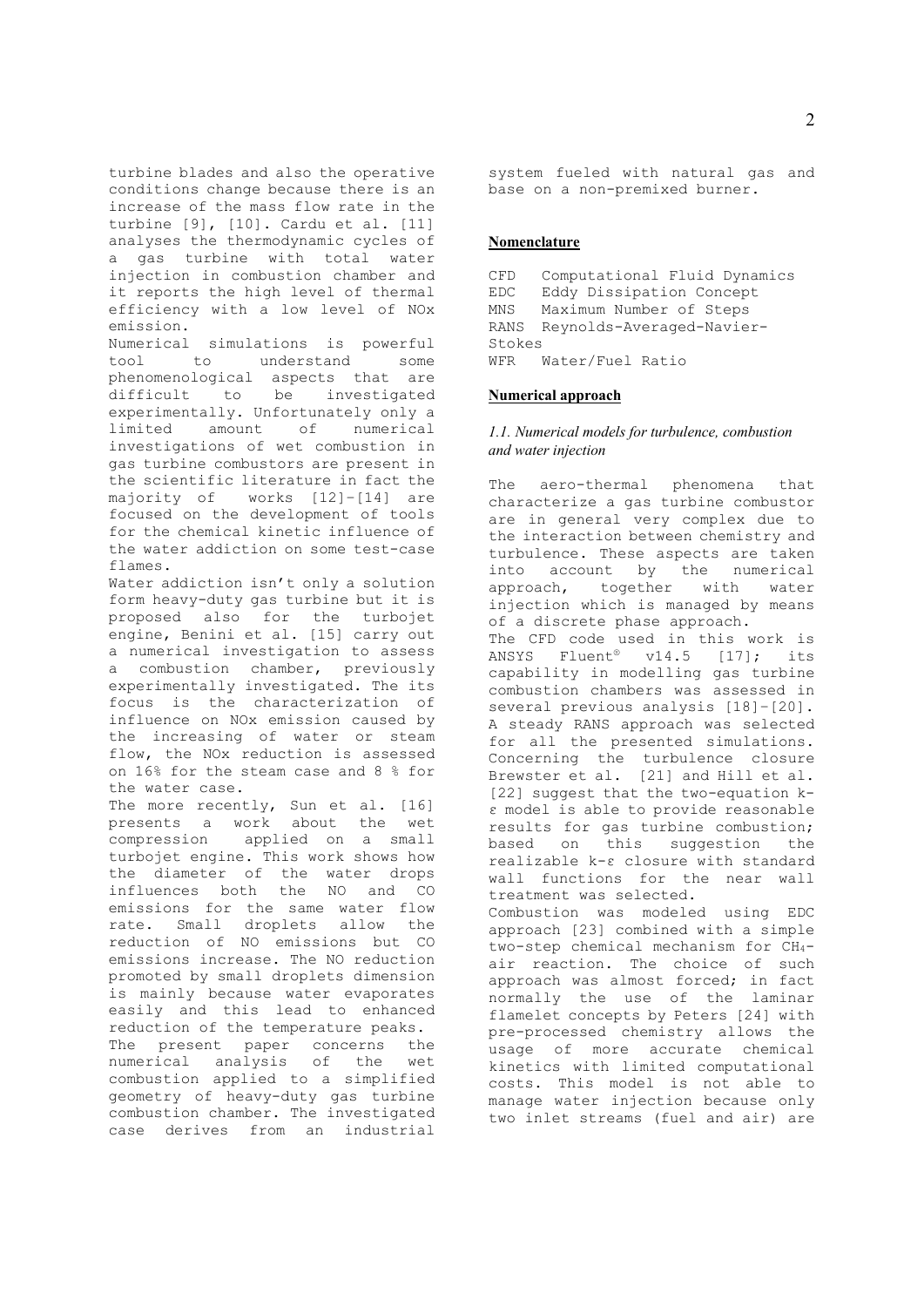considered so the introduction of water through the dispersed phase<br>would lead to an erroneous would lead to calculation of the local mixture fraction. Since the NOx concentration is very limited with respect to the other chemical species, it is reasonable to assume that NOx generation does not affect the flow field, temperature and concentration of major combustion products. For this reason, the NOx production was evaluated by means of a specific post-processing implemented in the code. The model used for NO estimation considers the pollutant produced via the thermal way (Zeldovich theory [1]) and through the intermediate N<sub>2</sub>O [15]. Such approach was tested and validated on many works about gas turbine combustors [19], [25], [26]. As stated before, since the main objective of the work is to study water injection, a discrete phase approach was selected at this purpose. The model treats the gaseous phase as a continuum by solving the RANS equations while the injected water is treated like a dispersed phase by tracking a large number of droplets through the calculated aerothermal field. The discrete phase and the continuous phase interact reciprocally; the exchanges of momentum, mass, and energy of the dispersed phase with the continuum one are considered. The energy and mass transfers of the droplets are managed by a set of laws as a function of the droplet temperature: inert heating, vaporization and boiling. The so-called "inert heating" law acts when the droplet temperature (considered uniform on the droplet<br>itself) is lower than the is lower than the vaporization temperature; the solver computes an energy balance between each droplet and the surrounding fluid considering convective and radiative heat transfer. Heat and mass transfer are considered on the droplets due to vaporization and boiling when temperature reaches a critical temperature interval; the droplet temperature is updated

continuously based on sensible and latent heat.

#### *1.2. Geometric model*

The 3D model used as computational domain (Fig. 1) is a simplified geometry of an industrial can-annular combustion chamber. Due to the complexity of the original geometry only the fluid portion enclosed within the liner was taken into account, eliminating the outer casing and all the cooling holes along the liner. The swirler was not reproduced in the geometric model and an appropriate boundary condition was imposed.



Fig. 1: Computational domain

The model has a 180° rotational periodicity with respect to the symmetry axis to permit a significant saving in computational costs. As it is possible to see from Fig. 1 a total amount of six inlet sections reproduces the primary and secondary air jets coming from the outer casing, while two elongated inlet sections reproduce the dilution holes.

### *1.3. Mesh*

An hybrid unstructured mesh (Fig. 2) of the domain, composed by about 2.76M elements, was generated by means of the commercial code Centaur<sup>TM</sup> [27].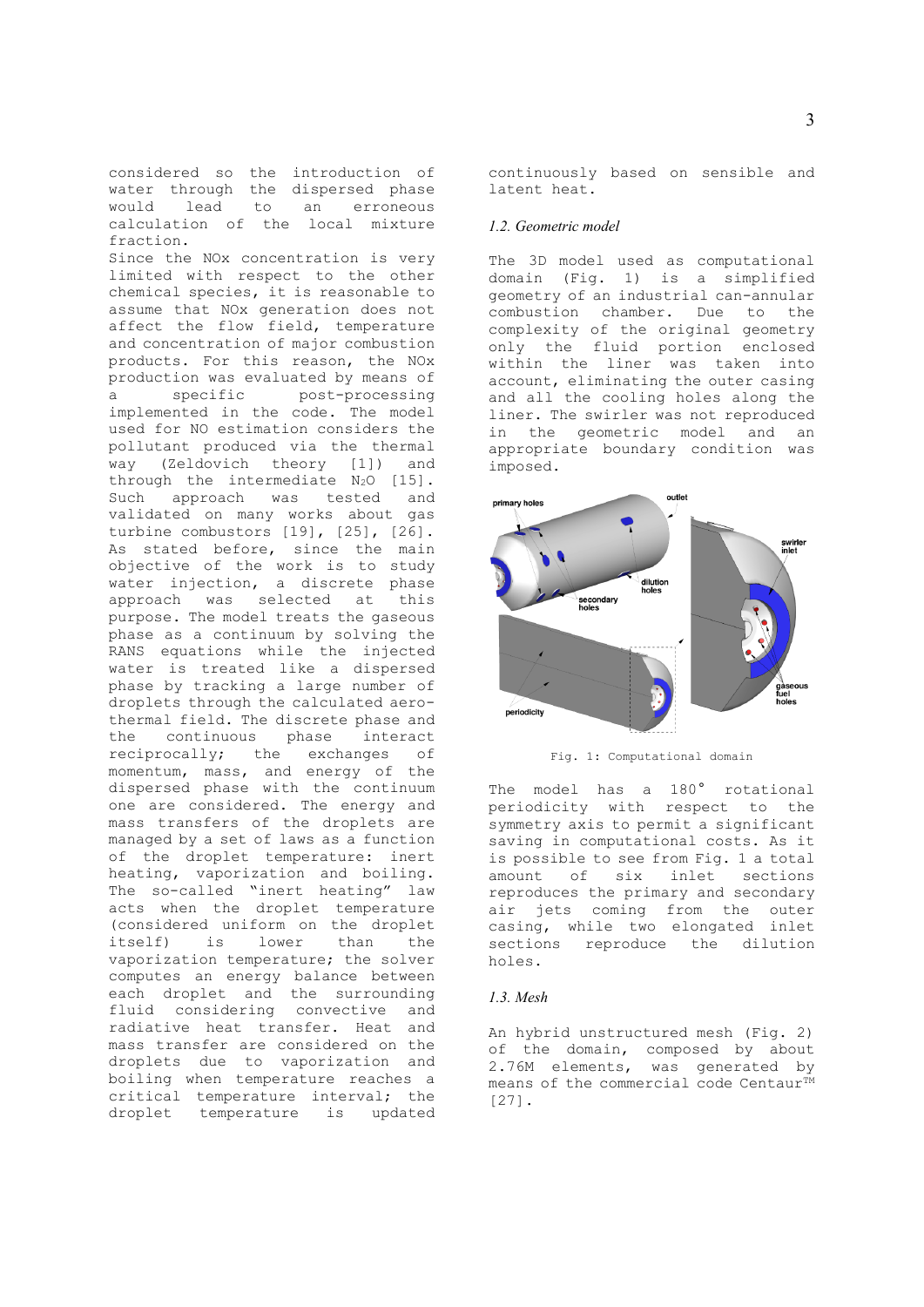In order to adequately reproduce boundary layer, prismatic elements was added along the walls while the remaining part or the domain was filled by tetrahedrons. The height of the first prismatic cell along the walls was within the range of y+ prescribed for the use of the nearwall treatment for the selected turbulence model.



Fig. 2: Computational mesh; a detail of the burner is shown on the right

As visible in Fig. 2, particular grid refinements were enforced near the injection holes in order to adequately reproduce velocity gradients in those regions.

## **Water injection study**

The first study that was conducted concerns water injection using a decoupled approach (the effects that water has on the main aero-thermal flow field are not considered). Simulations were performed in order to assess the conditions to be imposed for the discrete phase model in terms of: dimension of the droplets, injection velocity and wall condition. Both a cold flow case and a reactive case with an operating pressure of about 12.9bar were considered. For these studies, a uniform distribution of the particle diameter was imposed, while the mass flow rate of injected water has been fixed. Water is injected through the holes for the gaseous fuel indicated in Fig. 1.

Since no information about the dimension of the water particles was available, the effect of the droplet size on the evaporation process was initially investigated for the cold flow case. Three different particle diameters were considered: 1μm, 10μm and 100μm; for all the cases an injection velocity of 180m/s was imposed.

In order to assure the independence of the solution from the time step used for the integration of the droplet trajectories, three different values of step length factor were tested (1, 5 and 10). This latter parameter is defined as the ratio between the estimated transit time through a cell and the time step used for temporal integration. Negligible effects were observed from the sensitivity analysis on the step length factor and all the results shown in the follow are obtained with such parameter equal to five. The effects of the droplet size on the percentage of evaporated particles within the computational domain are reported in Fig. 3 as a function of the maximum number of time step (MNS) used to follow the trajectory of each single particle. As it is possible to observe the model predicts a very low evaporation rate for the 100μm case, even with high values of the MNS. The other two diameters of the droplets allow a complete evaporation of the injected water. A second test was performed using the hot flow case (results are not reported for brevity) observing that the discrete phase model is able to correctly reproduce the effect of the increased temperature in anticipating the evaporation. Results shown in Fig. 3 were obtained

with a reflecting condition for the droplets along the solid walls. In order to better understand what is the effect of the wall condition for the discrete phase model in determining the water evaporation, two additional simulations were performed considering other wall conditions referred as "trap" and "wall film".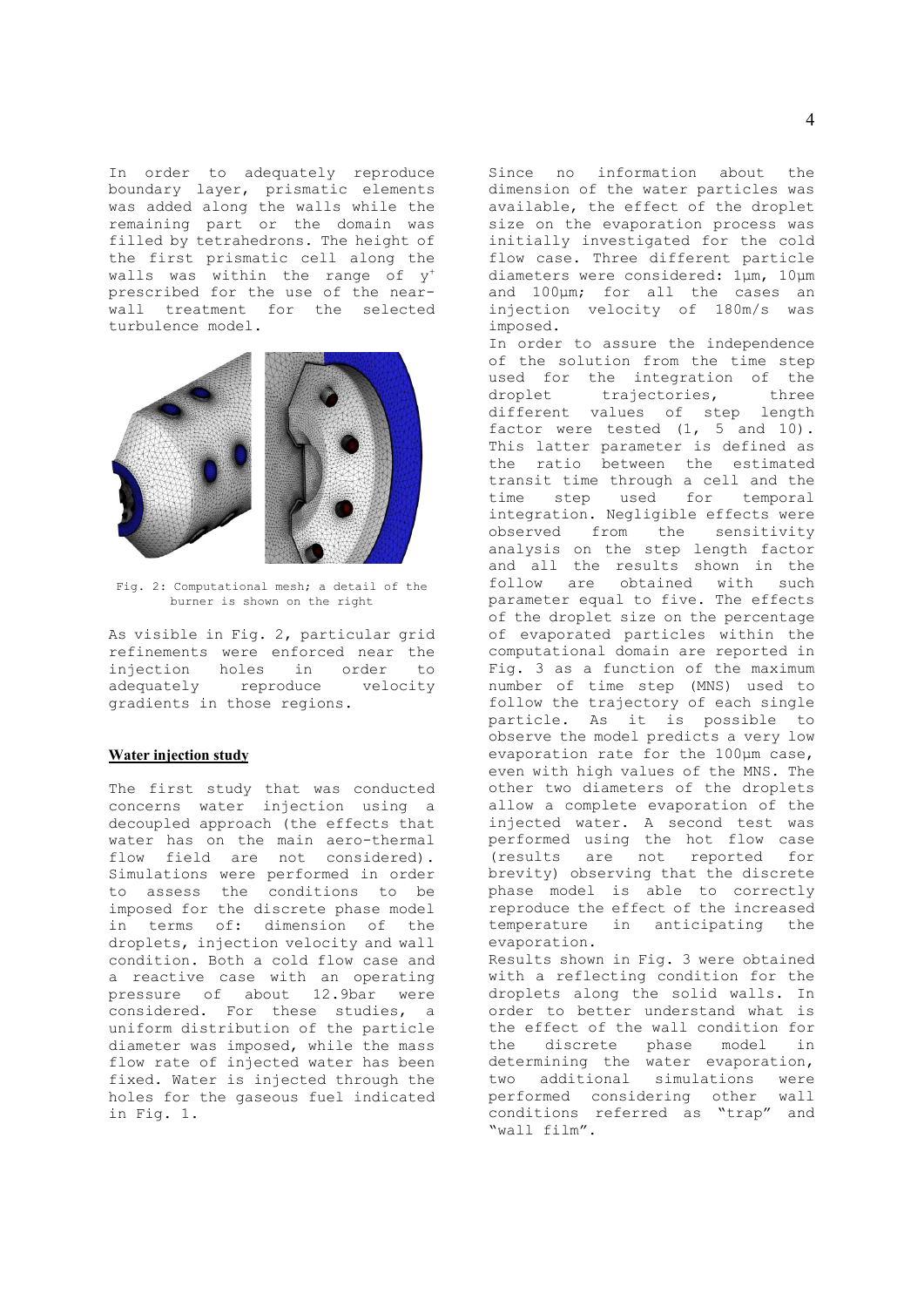For the first one, if the trajectory terminates on a wall, water instantaneously evaporates and the corresponding mass is added in the adjacent cell in the form of vapor.



Fig. 3: Percentage of evaporated particles as a function of the maxim number of steps and the particle diameter (cold flow case)

For the second approach, the formation of a thin film is considered. The effect of the wall condition in determining the path length of the particles is reported in Fig. 4.



Fig. 4: Particle path length as a function of the maximum number of steps and the wall condition (hot flow case)

As it is possible to observe the trap boundary condition leads to the prediction of the shortest path because particles instantaneously evaporate after reaching a wall. In the other two cases a similar path length is predicted for high values of MNS.

After this study, the trap mechanism has been excluded for further simulations because of the very restrictive condition imposed, while the authors retained to be reasonable to proceed using the wall film condition that reproduces more physically the behavior of the droplets.

A further sensitivity study was performed about the injection velocity of the water droplets from the fuel holes.

Four different velocities were tested: 45, 90, 135 and 180 m/s. Results are shown in Fig. 5 in terms of residence time of the liquid particles.



Fig. 5: Residence time of the particles as a function of the maximum number of steps and the injection velocity

As it is possible to see, for injection velocities lower or equal to 135m/s the predicted residence time is almost independent from the initial velocity of the droplets. Considering the gas velocity though the fuel holes, which is about 180m/s, it was retained reasonable to assume a lower injection velocity to take into account the inertia of the particles. For this reason, an injection velocity of 90m/s was selected for the subsequent simulations.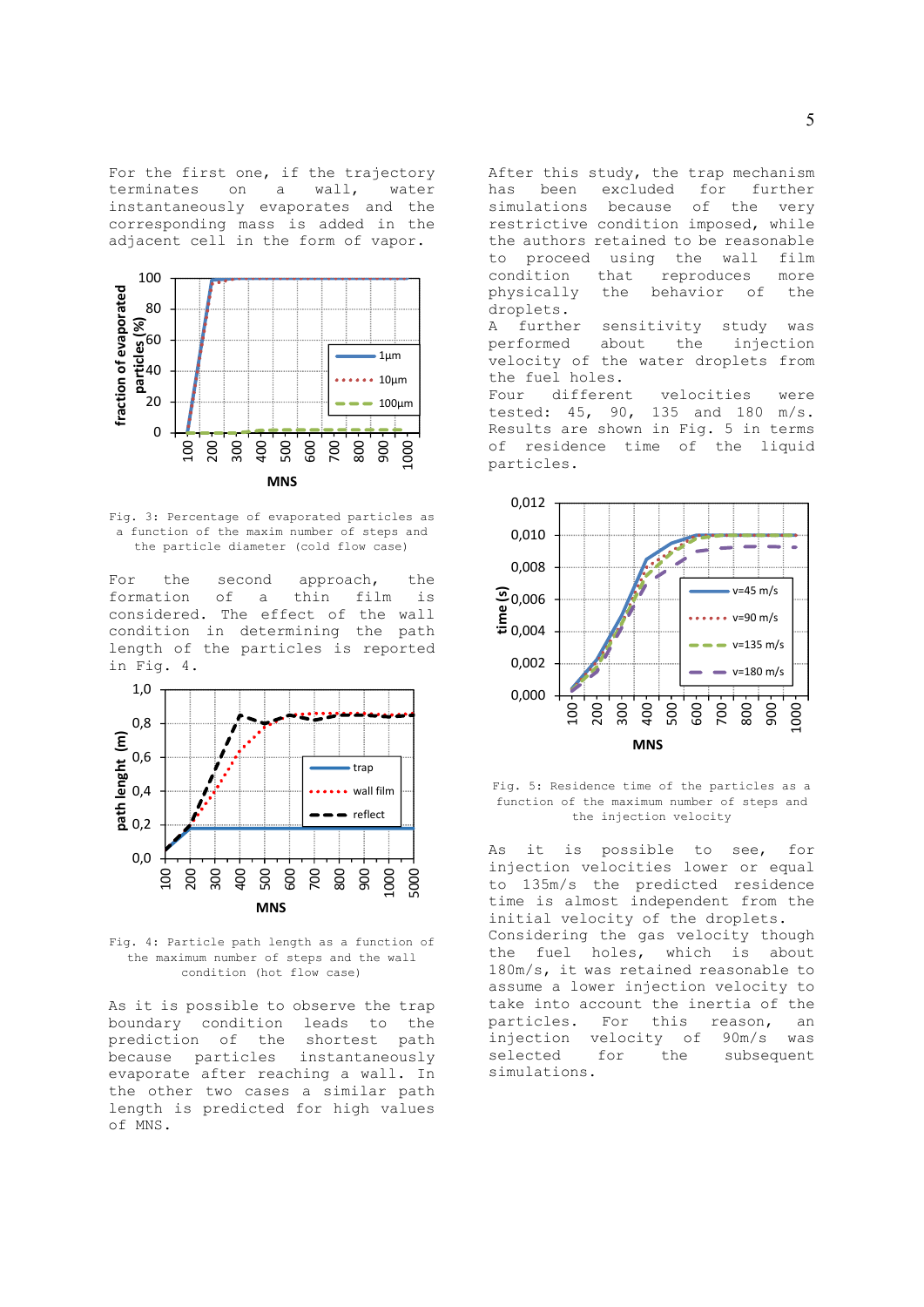# **Evaluation of temperature field and NOx reduction**

After the sensitivity studies presented in the previous section, the assessed discrete phase model was used to evaluate the effect of water injection in terms of temperature fields and NOx emissions. Calculations are fully coupled, i.e. the interactions between continuous and discrete phase are considered. Two cases were evaluated, characterized by different<br>water/fuel ratio (WFR). This water/fuel ratio (WFR). This parameter is the ratio between the mass-flow rates of injected water and fuel. The first case has WFR=0.5 while the second one is characterized by WFR=1. For both the test points two different diameters of the droplets were used: 10μm and 100μm. Results are reported in Fig. 6 in terms of temperature fields along a longitudinal plane passing through a fuel hole. In order to quantify the ability of water injection in reducing temperature, a comparison between dry and wet case is shown.



Fig. 6: Temperature [K] fields along a longitudinal plane passing through a fuel hole (dry and wet cases are shown)

As it is possible to observe, for the dry case, the high-temperature zones are more extended then in the wet cases. As expected, increasing the injected water mass-flow from WFR=0.5 to WFR=1, temperature reduction is

stronger, especially in the second half ot the domain, where the dimension of the temperature peak over 2200K is drastically reduced injecting 100μm droplets and completely eliminated injecting 10μm droplets.

The effect of the reduction of the droplet size is beneficial for both the WFRs, but more pronounced with WFR=1.

As well known, the production rate of nitrogen oxides is strongly dependent from the presence of high-temperature peaks.

Consequently, the effect of water injection in reducing extension and intensity of high-temperature zones is beneficial from the point of view NOx emission reduction. This aspect was verified by means of a comparison between available experimental data and CFD results in terms of reduction of NO concentration at the discharge of the combustor (Fig. 7).



Fig. 7: Percentage reduction of NO emissions with respect to the dry case; comparison between CFD predictions and experimental data

It must be underlined that no information was available concerning the droplet dimensions of the experiments, consequently both the results obtained with 10μm and 100μm were used for the comparison. The reduction shown in Fig. 7 is referred to the reactive case without water injection.

As it is possible to observe the curves relative to the CFD simulations "contain" the experimental data, even if the 100μm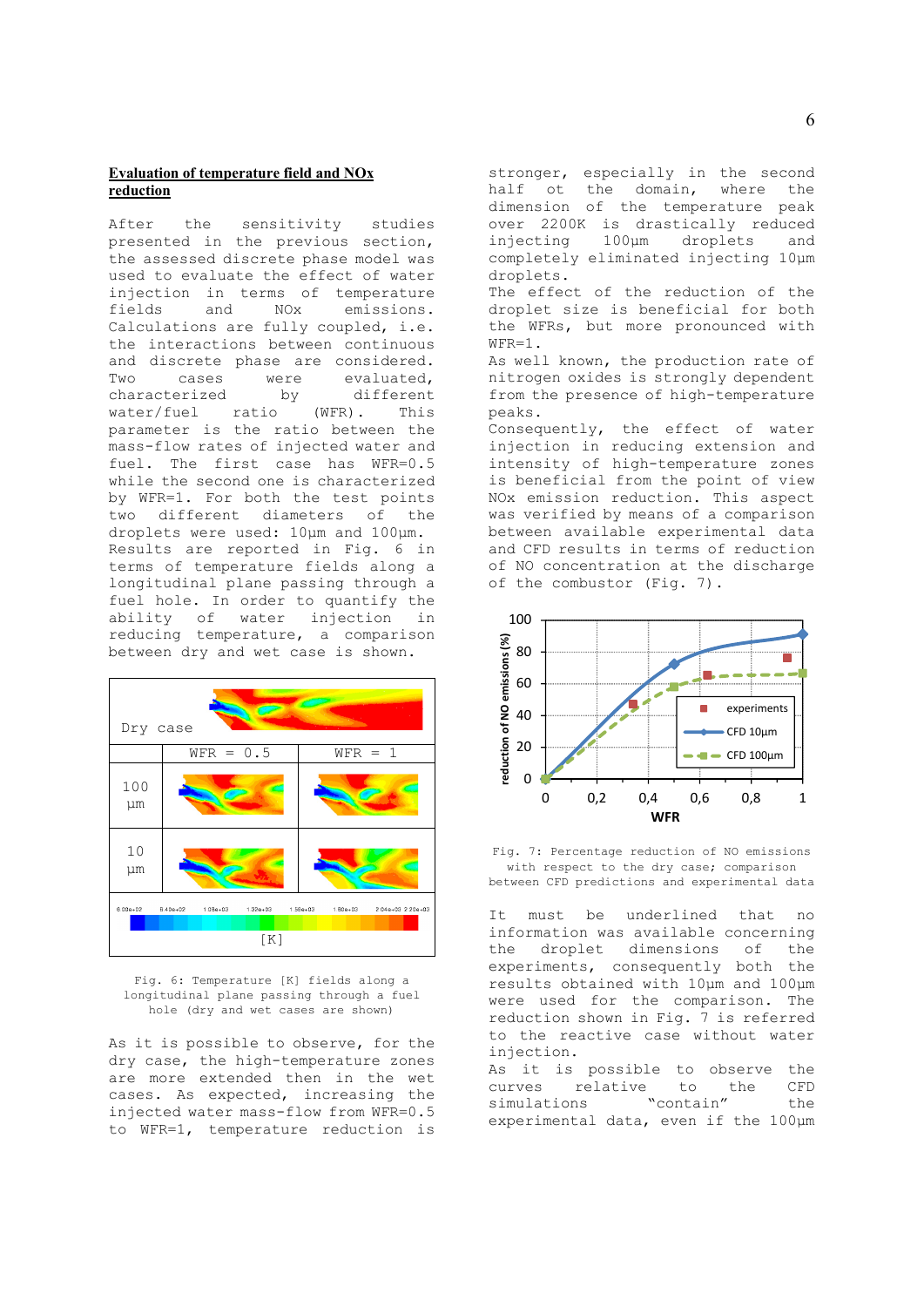case is closer to the experiments with respect to the other one. As a general conclusion it is possible to state that the trend in predicting the reduction of emissions is correctly reproduced by the numerical simulations. In terms of concentration of NO at the discharge of the combustor, the effect of water injection is very strong, arriving till to a 74% abatement for a MFR of 94%.

### **Conclusions**

A numerical method for the simulation of water injection into a heavy-duty gas turbine combustor with nonpremixed flame was assessed and applied to the prediction of the reduction of NOx emissions. In the initial phase the capability of the discrete phase model in evaluating the effects of different droplet sizes and injection velocities, as well as the condition to be applied along the solid walls for the management of the droplets, were evaluated by means of decoupled simulations. The discrete phase model was then applied to reactive cases, with different droplet sizes and WFR, considering the reciprocal interactions between continuous and discrete phase.

Water injection has shown to be very effective in reducing temperature peaks, especially in the second half of the combustor, leading to remarkable reductions of the NO emissions. Available experimental data in terms of reduction of NO concentration at the exhaust of the combustor was compared with the CFD predictions showing consistency in reproducing numerically the NO reduction as a function of the WFR.

### **Acknowledgements**

The authors wish to thank ENEL Ingegneria ed Innovazione S.p.A for supporting this work and in particular Iarno Brunetti and .<br>Gualtiero Bruti. The authors wish also to acknowledge Martina Ricci for her contribution.

### **References**

[1] Y. Zeldovich, "The oxidation of nitrogen in combustion and explosions," in *Acta Physicochimica*, 1946. [2] T. Le Cong and P. Dagaut, "Experimental and Detailed Modeling Study of the Effect of Water Vapor on the Kinetics of Combustion of Hydrogen and Natural Gas, Impact on NO x," *Energy & Fuels*, vol. 23, no. 2, pp. 725–734, Feb. 2009. [3] F. L. Dryer, "Water addition to practical combustion systems— Concepts and applications," *Symp. Combust.*, vol. 16, no. 1, pp. 279– 295, 1977. [4] A. G. Chen, D. J. Maloney, and W. H. Day, "Humid Air NO," *Vol. 1 Turbo Expo 2002*, pp. 917–925, 2002. [5] Z. Liu and A. K. Kim, "A review of water mist fire suppression systems," *J. fire Prot. Eng.*, vol. 10, no. 3, pp. 32–50, 1999. [6] D.-J. Hwang, J.-W. Choi, J. Park, S.-I. Keel, C.-B. Ch, and D.-S. Noh, "Numerical study on flame structure and NO formation in CH4-O2- N2 counterflow diffusion flame diluted with H2O," *Int. J. Energy Res.*, vol. 28, no. 14, pp. 1255–1267, 2004. [7] B. Z. Dlugogorski, R. K. Hichens, E. M. Kennedy, and J. W. Bozzelli, "Propagation of laminar flames in wet," vol. 76, no. May, 1998. [8] S. M. CORREA, "A Review of NO x Formation Under Gas-Turbine Combustion Conditions," *Combust. Sci. Technol.*, vol. 87, no. 1–6, pp. 329–362, Jan. 1993. [9] A. H. Lefebvre, "The Role of Fuel Preparation in Low-Emission Combustion," *J. Eng. Gas Turbines Power*, vol. 117, no. 4, p. 617, 1995. [10] K. Mathioudakis, "Analysis of the Effects of Water Injection on the Performance of a Gas Turbine," *J. Eng. Gas Turbines Power*, vol. 124, no. 3, p. 489, 2002. [11] M. Cârdu and M. Baica, "Gas turbine installation with total water